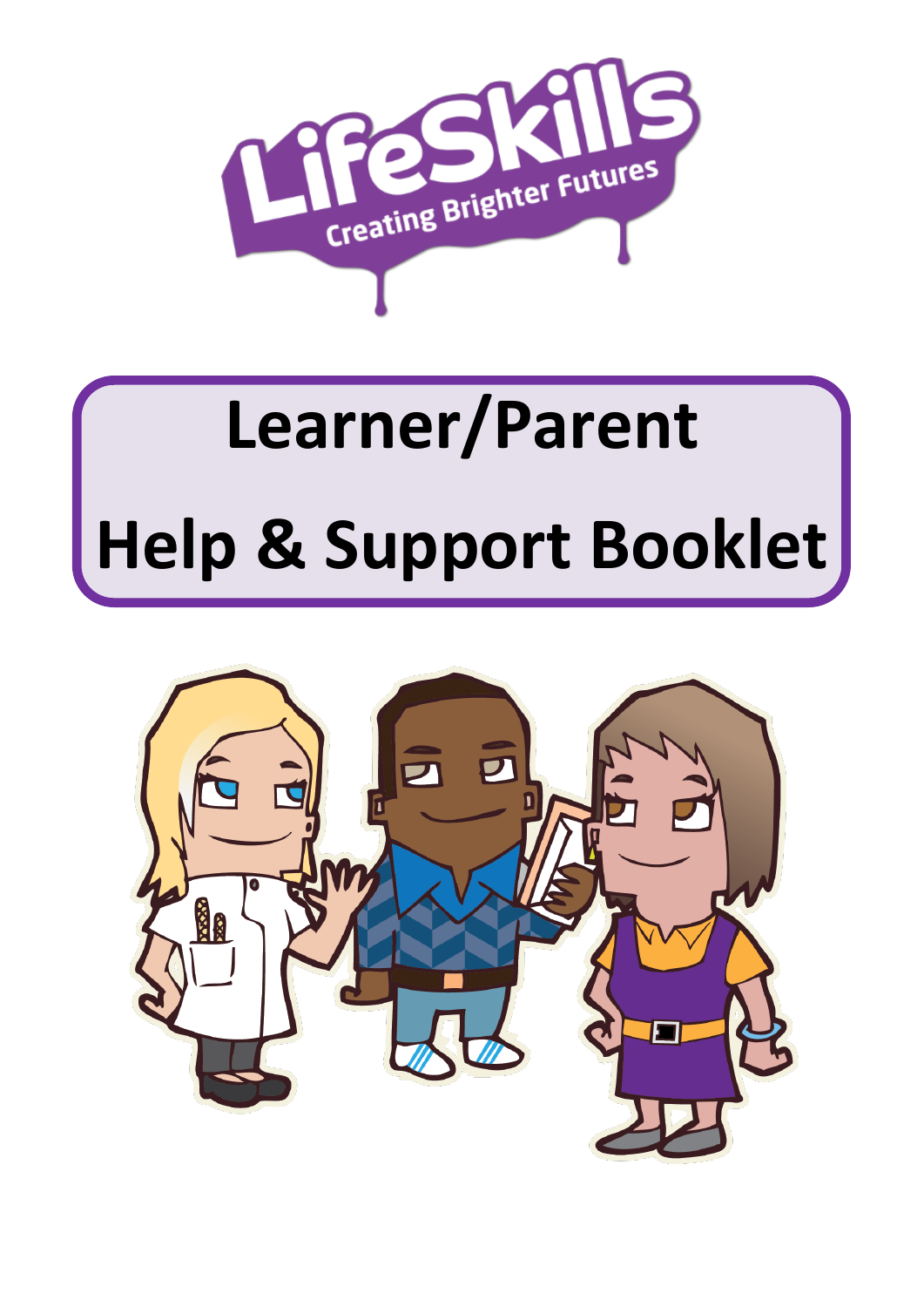# **National Help/Support Information**

| <b>Samaritans</b>                     | 24-hour support, What-ever you're going through they are there to listen.<br><b>FREE Phone 116 123</b><br>Sometimes writing down your thoughts and feeling can help you understand them<br>better. Writing an email can be a calm and safe way to work through what's on your<br>mind. Especially if it feels too upsetting to talk about on the phone.<br>You can also email jo@samariatns.org replied within 24 Hours. |
|---------------------------------------|--------------------------------------------------------------------------------------------------------------------------------------------------------------------------------------------------------------------------------------------------------------------------------------------------------------------------------------------------------------------------------------------------------------------------|
| <b>Anxiety UK Help</b><br><b>Line</b> | Provides support and help if you've been diagnosed with, or suspect you may have,<br>an anxiety condition.<br>Monday - Friday 09:30am - 17.30pm<br>Phone: 03444 775 774<br>Text service: 07537 416905                                                                                                                                                                                                                    |
| <b>Mind Info Line</b>                 | Provides information on a range of topics including - types of mental health<br>problems, where to get help, medication and alternative treatments, and advocacy.<br>Phone: 0300 123 3393 Email: infor@mind.org.uk Web: www.mind.org.uk                                                                                                                                                                                  |
| <b>Everyone's Invited</b>             | A place for survivors to share their stories. Our mission is to expose and eradicate<br>rape culture with empathy, compassion, and understanding.<br>Web: www.everyonesinvited.uk                                                                                                                                                                                                                                        |
| <b>Kooth</b>                          | An online counselling and emotional well-being support service for children<br>And young people. Free, Safe and Anonymous.<br>www.kooth.com                                                                                                                                                                                                                                                                              |
| <b>Child Line</b>                     | Child Line offers free, confidential Advice and support, whatever your worry,<br>whenever you need help.<br>Phone: 0800 1111 Web: www.childline.org.uk                                                                                                                                                                                                                                                                   |
| <b>Missing Kids</b>                   | Missing Kids is run by missing people. They have a free and confidential helpline<br>that is open 24 hours a day. You can talk to them in confidence and they will<br>explain your options and try to get you the help you want.<br>Phone: 116 000 Text: 116000 email: 116000@missingpeople.org.uk                                                                                                                       |
| <b>C.A.L.M</b>                        | A helpline that offers confidential, anonymous and free support, information<br>& signposting to men throughout the UK.<br>Freephone: 0800 58 58 58 Web: www.thecalmzone.net                                                                                                                                                                                                                                             |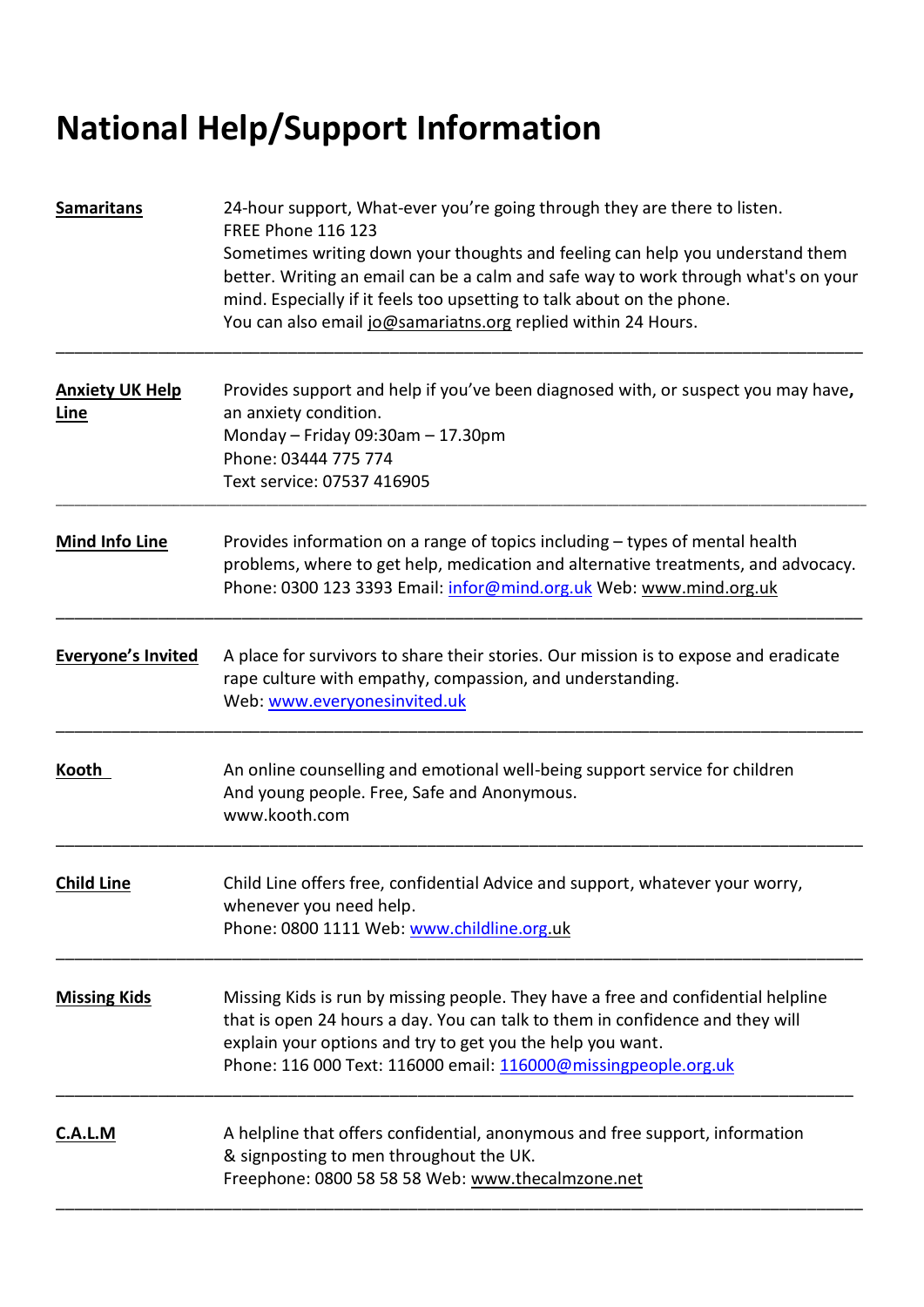| <b>Beat</b>            | A helpline providing support and information relating to eating disorders<br>For adults, young people, and their carers. |  |  |
|------------------------|--------------------------------------------------------------------------------------------------------------------------|--|--|
|                        | Youth Help Line 0808 801 0711 Help Line email: fyp@beateatingdisorders.org.uk<br>General: 0808 801 0677                  |  |  |
|                        | Email: help@beateatingdisorders.org.uk                                                                                   |  |  |
|                        | Web: www.beateatingdisorders.org.uk/contact-us                                                                           |  |  |
| <b>Harmless</b>        | Provides a range of services about self-harm including support, information, training,<br>and consultancy.               |  |  |
|                        | Phone: 0115 880 0280 Web: www.harmless.org.uk                                                                            |  |  |
| Switchboard            | LGBTQI+ Offering Advice & Support -                                                                                      |  |  |
|                        | Open 10:00am - 22:00pm Every day 0300 330 0630                                                                           |  |  |
|                        | Or email chris@switchboard.lgbt (Emails answered within 72 hours)                                                        |  |  |
| <b>The Mix</b>         | The Mix is a charity that provides free information and support for under 25's. They                                     |  |  |
|                        | can help you take on the embarrassing problems, weird question and please-don't-                                         |  |  |
|                        | make-me-say-it-out-loud thoughts you have. The Mix gives young people the                                                |  |  |
|                        | support and tools you need to take on any challenge you're facing.                                                       |  |  |
|                        | Phone: 0808 808 4994 (Open 7 days per week 16:00pm - 23:00pm)                                                            |  |  |
|                        | Crisis Messenger (24/7 support if you need help right now)                                                               |  |  |
|                        | Text THE MIX to 85258                                                                                                    |  |  |
|                        | Or Visit www.themix.org.uk - Where you can send in questions                                                             |  |  |
|                        |                                                                                                                          |  |  |
| Jobcentre Plus         | To make a claim for Benefit.                                                                                             |  |  |
| <b>New Claims Line</b> | Phone: 0800 055 6688                                                                                                     |  |  |
|                        | Or Visit www.gov.uk/contact-jobcentre-plus/new-benefit-claims on Line                                                    |  |  |

# **Help & Support for Parents or somebody that is concerned about a young person**

**NSPCC** If you're worried about a child, even if you're unsure, contact our professional counsellors for help, advice and support. Phone: 0808 800 5000 Or Visi[t www.nspcc.org.uk](http://www.nspcc.org.uk/)

\_\_\_\_\_\_\_\_\_\_\_\_\_\_\_\_\_\_\_\_\_\_\_\_\_\_\_\_\_\_\_\_\_\_\_\_\_\_\_\_\_\_\_\_\_\_\_\_\_\_\_\_\_\_\_\_\_\_\_\_\_\_\_\_\_\_\_\_\_\_\_\_\_\_\_\_\_\_\_\_\_\_\_\_\_\_\_

**The National LGBTQI** Galop is the UK's LGBT+ anti-abuse charity. We work with and for LGBT+ victims and **+ Domestic Abuse** survivors of interpersonal abuse and violence. **Help Line (Galop)** Phone: 0800 999 5428 Open – 10:00am – 17:00pm Mon, Tue, Fri & 10:00am – 10:00pm Wed & Thur

\_\_\_\_\_\_\_\_\_\_\_\_\_\_\_\_\_\_\_\_\_\_\_\_\_\_\_\_\_\_\_\_\_\_\_\_\_\_\_\_\_\_\_\_\_\_\_\_\_\_\_\_\_\_\_\_\_\_\_\_\_\_\_\_\_\_\_\_\_\_\_\_\_\_\_\_\_\_\_\_\_\_\_\_\_\_\_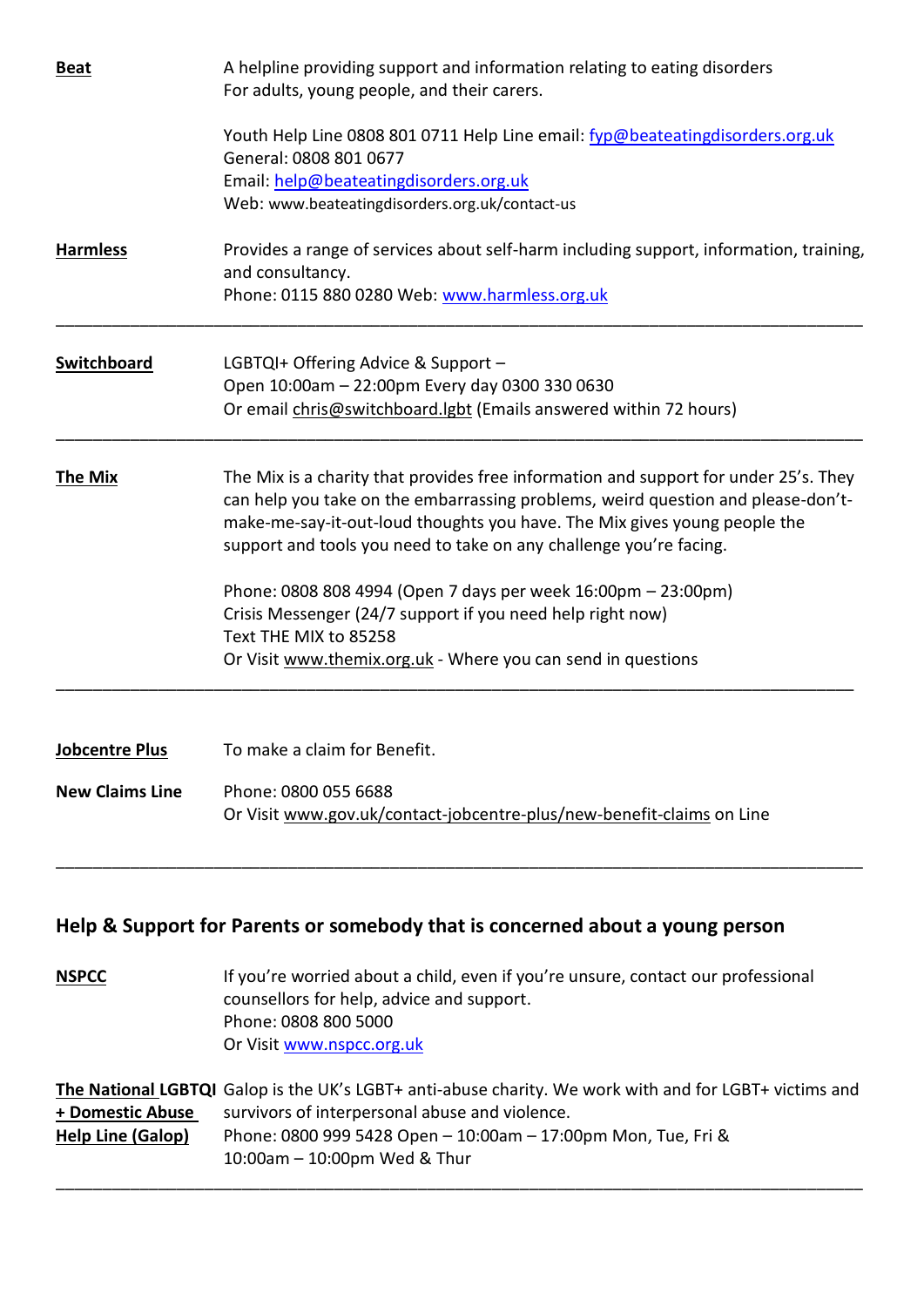#### **Staying Safe On-Line**

**Thinkuknow** This organisation gives advice on staying safe online, and also there are links if you are concerned for yourself or a friend. Web: [www.thinkuknow.co.uk](http://www.thinkuknow.co.uk/) 

**CEOP** CEOP helps young people who are being sexually abused or are worried that someone they have met either on line or face to face is trying to abuse them. For more information on support. Visit: [www.ceop.police.uk/Safety-Centre/](http://www.ceop.police.uk/Safety-Centre/)

# **Local: Help & Support for Parents or somebody that is concerned about a young person**

### **Concerned about a young person – Social Services/Initial Response Team's**

| <b>Suffolk</b> | Reporting a child at risk of harm, abuse or neglect; report to Customer First<br>Phone 0808 800 4005 or access the Children's and Young People's portal:<br>https://earlyhelpportal.suffolk.gov.uk/web/portal/pages/marf#h1 |
|----------------|-----------------------------------------------------------------------------------------------------------------------------------------------------------------------------------------------------------------------------|
|                | Out of hours first response: 0808 196 3494                                                                                                                                                                                  |
| <b>Norfolk</b> | Teams are based within each district locality in Norfolk. They link closely with early                                                                                                                                      |
|                | help hubs, to support children, families and professionals.                                                                                                                                                                 |
|                | Telephone: 0344 8008020 Website: Norfolk.gov.uk                                                                                                                                                                             |
|                | Out of hours first response: 0808 196 3494                                                                                                                                                                                  |

\_\_\_\_\_\_\_\_\_\_\_\_\_\_\_\_\_\_ \_\_\_\_\_\_\_\_\_\_\_\_\_\_\_\_\_\_\_\_\_\_\_\_\_\_\_\_\_\_\_\_\_\_\_\_\_\_\_\_\_\_\_\_\_\_\_\_\_\_\_\_\_\_\_\_\_\_\_\_\_\_\_\_\_\_\_\_

#### **Citizens Advice Service**

| <b>Great Yarmouth</b><br>Lowestoft | 0344 411 1444<br>01502 518510 / 01502 717715<br>Web: www.citizensadvice.org.uk                                                                                                                                                                                                                                                                                                                                   |
|------------------------------------|------------------------------------------------------------------------------------------------------------------------------------------------------------------------------------------------------------------------------------------------------------------------------------------------------------------------------------------------------------------------------------------------------------------|
| <b>EWHMS</b>                       | Suffolk Children and Young People's Emotional Wellbeing Hub<br>Information, advice and support for anyone concerned about the emotional<br>wellbeing and mental health of a child or young person aged 0 to 25 years.<br>The Emotional Wellbeing Hub provides:                                                                                                                                                   |
|                                    | a team of Emotional Wellbeing Practitioners for expert information, advice and<br>$\bullet$<br>support<br>an online referral form for anyone concerned about a child or young person's<br>$\bullet$<br>emotional wellbeing and mental health. Young people can also self-refer<br>a consultation helpline for emotional wellbeing and mental health issues relating to<br>$\bullet$<br>children and young people |
|                                    | Call 0345 600 2090, available Monday to Friday, 8am to 7:30pm or visit Suffolk.gov.uk                                                                                                                                                                                                                                                                                                                            |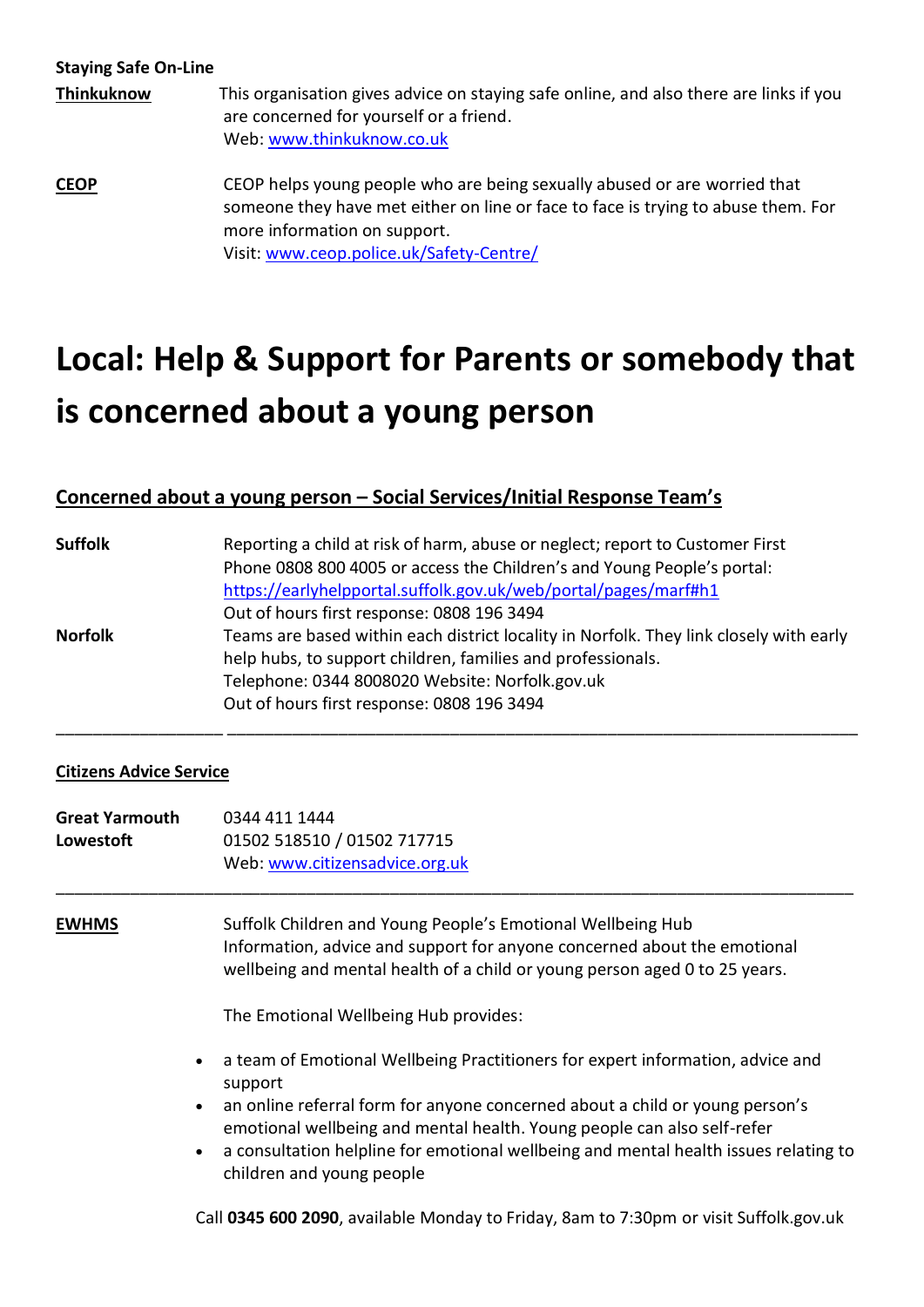# **EHC – Education Health & Care Plan – Requests**

An [EHC plan](https://www.norfolk.gov.uk/children-and-families/send-local-offer/support-for-learning) is for under 25s with complex special educational needs and disabilities (SEND). Most children and young people with special educational needs (SEN) will have their needs met with [SEN Support](https://www.norfolk.gov.uk/children-and-families/send-local-offer/support-for-learning) in a mainstream education setting.

\_\_\_\_\_\_\_\_\_\_\_\_\_\_\_\_\_\_\_\_\_\_\_\_\_\_\_\_\_\_\_\_\_\_\_\_\_\_\_\_\_\_\_\_\_\_\_\_\_\_\_\_\_\_\_\_\_\_\_\_\_\_\_\_\_\_\_\_\_\_\_\_\_\_\_\_\_\_\_\_\_\_\_\_

| <b>Norfolk</b> | Norfolk - EHCP Team<br>Phone: 01603 679183 Web: www.norfolk.gov.uk  |
|----------------|---------------------------------------------------------------------|
| <b>Suffolk</b> | Send Local Offer<br>Tel: 0345 606 1490 Web: Infolink.suffolk.gov.uk |

# **Local Help/Support Information – For Young People**

# **Counselling/Mental Health**

**Norfolk**

| Norfolk & Waveny   | Youth Counselling - Counselling for young people aged Between 16 - 18                      |
|--------------------|--------------------------------------------------------------------------------------------|
| Mind               | 28 - 31 Dene Side, Great Yarmouth, NR30 3AX                                                |
|                    | Phone: 0300 330 5488                                                                       |
| <b>Suffolk</b>     |                                                                                            |
| Suffolk Mind       | Phone: 0300 111 6000 Web: info@suffolkmind.org.uk                                          |
| <b>Young Minds</b> | Parent Helpline: 0808 802 5544                                                             |
|                    | Email: parents@youngminds.org.uk Web: https://youngminds.org.uk/                           |
|                    | Crisis Messaging Service 24/7 support Text: 85258                                          |
| Young People's     | Open-access centre, you can literally open the door and walk in any time between           |
| Health             | 10am – 5pm Monday – Friday. Offered the chance to talk through what ever is on             |
|                    | your mind and offered the opportunity to ask questions related to health and<br>wellbeing. |
|                    | Address: 14 Lower Brook Street, Ipswich, IP4 1AP Phone: 01473 252607                       |
|                    |                                                                                            |

| <b>Sexual Health</b> |                                                                                                                                                                                                                                                                                                                               |
|----------------------|-------------------------------------------------------------------------------------------------------------------------------------------------------------------------------------------------------------------------------------------------------------------------------------------------------------------------------|
| <b>Suffolk</b>       | ICaSH -<br>Lowestoft: 6 Regent Road, Lowestoft, NR32 1PA<br>Ipswich: Orwell Clinic, Lindbergh Road, Ipswich IP3 9FA (Sat Nav please use: IP3 9QX)<br>Ipswich: Terrence Higgins Trust, 10 - 12 Orwell Place, Ipswich IP4 1BB<br>Haverhill - Health Clinic, Camps Road, Haverhill CB9 8HF<br>icash-suffolk Phone: 0300 300 3030 |
| <b>Norfolk</b>       | $ICaSH -$<br>Great Yarmouth – Northgate Hospital, Northgate Street, Great Yarmouth NR30 1BU<br>Norwich – 1A Oak Street, Norwich NR3 3AE (Sat Nav purpose: NR3 3QZ)<br>icash-norfolk/oak-street Phone: 0300 300 3030                                                                                                           |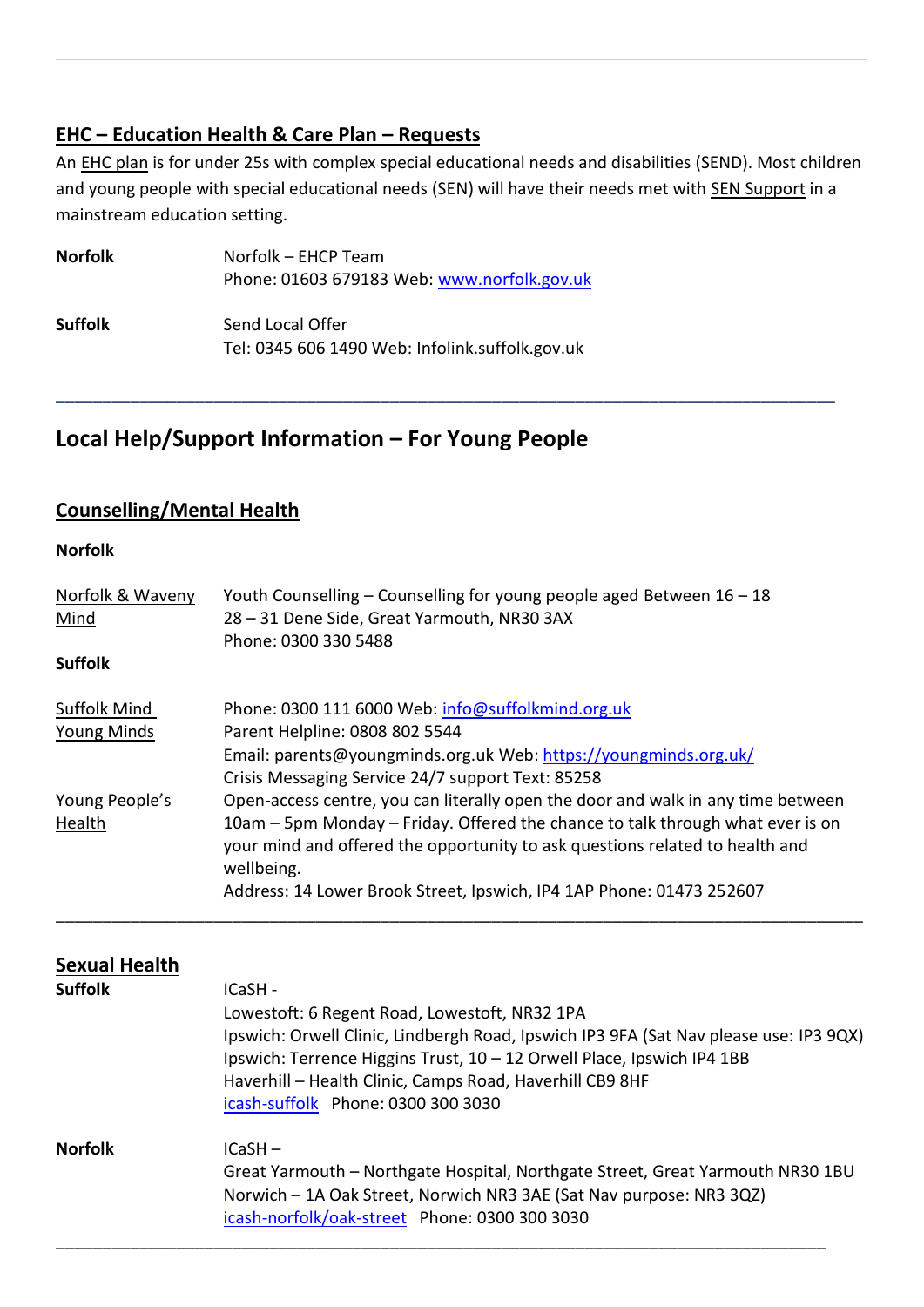## **Drugs Alcohol/Addiction**

| <b>Suffolk</b> | Turning Point - Integrated substance misuse service for the county.<br>Woodbury House, Mill Road, Lowestoft NR33 OPP<br>Phone: 01502 531138 SPOC: 0300 123 0872<br>turning-pointsuffolklowestoft-hub/ Email: suffolk@turning-point.co.uk                                                                                                                                                                       |
|----------------|----------------------------------------------------------------------------------------------------------------------------------------------------------------------------------------------------------------------------------------------------------------------------------------------------------------------------------------------------------------------------------------------------------------|
| Ipswich        | Turning Point - Integrated substance misuse service for the county.<br>Sanderson House, 17 - 19 Museum Street, Ipswich IP1 1HE<br>Phone: 01473 220 240 SPOC: 0300 123 0872<br>turning-pointipswich-hub Email: suffolk@turning-point.co.uk                                                                                                                                                                      |
| <b>Norfolk</b> | Norfolk Recovery Partnership<br>The Willow Centre, Northgate Hospital, Northgate Street, Great Yarmouth NR30 1BU<br>Phone: 0300 7900 227 - 8AM - 6PM Monday to Friday<br>Visit their website: www.norfolkrecoverypartnership.org.uk to complete and submit<br>an electronic referral form. Email to: nrp@nsft.nhs.co.uk                                                                                        |
|                | Unity<br>Drug and Alcohol Service for children, young people and their families across<br>Norfolk; for those using substances themselves or affected by someone else's<br>substance misuse.<br>The Matthew Project Unity<br>Address: Gateway, Unit 8, 83 - 87 Pottergate, Norwich NR2 1DZ<br>Phone: 01603 216420 Referral / Helpline: 0800 9704866<br>matthewproject.org/unity Email: Unity@Matthewproject.org |

## **Domestic Violence support**

**Suffolk & Norfolk** Norfolk &Suffolk Victim Care Covering the whole of Norfolk & Suffolk, offering a free, confidential support service specifically designed to help victims and witnesses of crime. Phone: 0300 303 3706 – Monday to Friday 8.00am to 5:00pm

\_\_\_\_\_\_\_\_\_\_\_\_\_\_\_\_\_\_\_\_\_\_\_\_\_\_\_\_\_\_\_\_\_\_\_\_\_\_\_\_\_\_\_\_\_\_\_\_\_\_\_\_\_\_\_\_\_\_\_\_\_\_\_\_\_\_\_\_\_\_\_\_\_\_\_\_\_\_\_\_\_\_\_\_\_\_\_

**Victim Support** Norfolk & Suffolk Victim Support Out of hours Phone: 08081689111 [nsvictimcare.org](https://www.nsvictimcare.org/)

#### **Housing & Homelessness**

| <b>Suffolk</b> | Suffolk Council - Housing Options<br>Phone: 0345 2661821 Email: customerrights@suffolk.gov.uk<br>Suffolk Council Website: www.suffolk.gov.uk |
|----------------|----------------------------------------------------------------------------------------------------------------------------------------------|
|                | If you are under 18 and homeless you can also call: 0808 8004005                                                                             |
| <b>Norfolk</b> | Great Yarmouth Borough Council - Housing<br>Phone 01493 856100 $-$ Ask for Housing<br>Email: enquiries@great-yarmouth.gov.uk                 |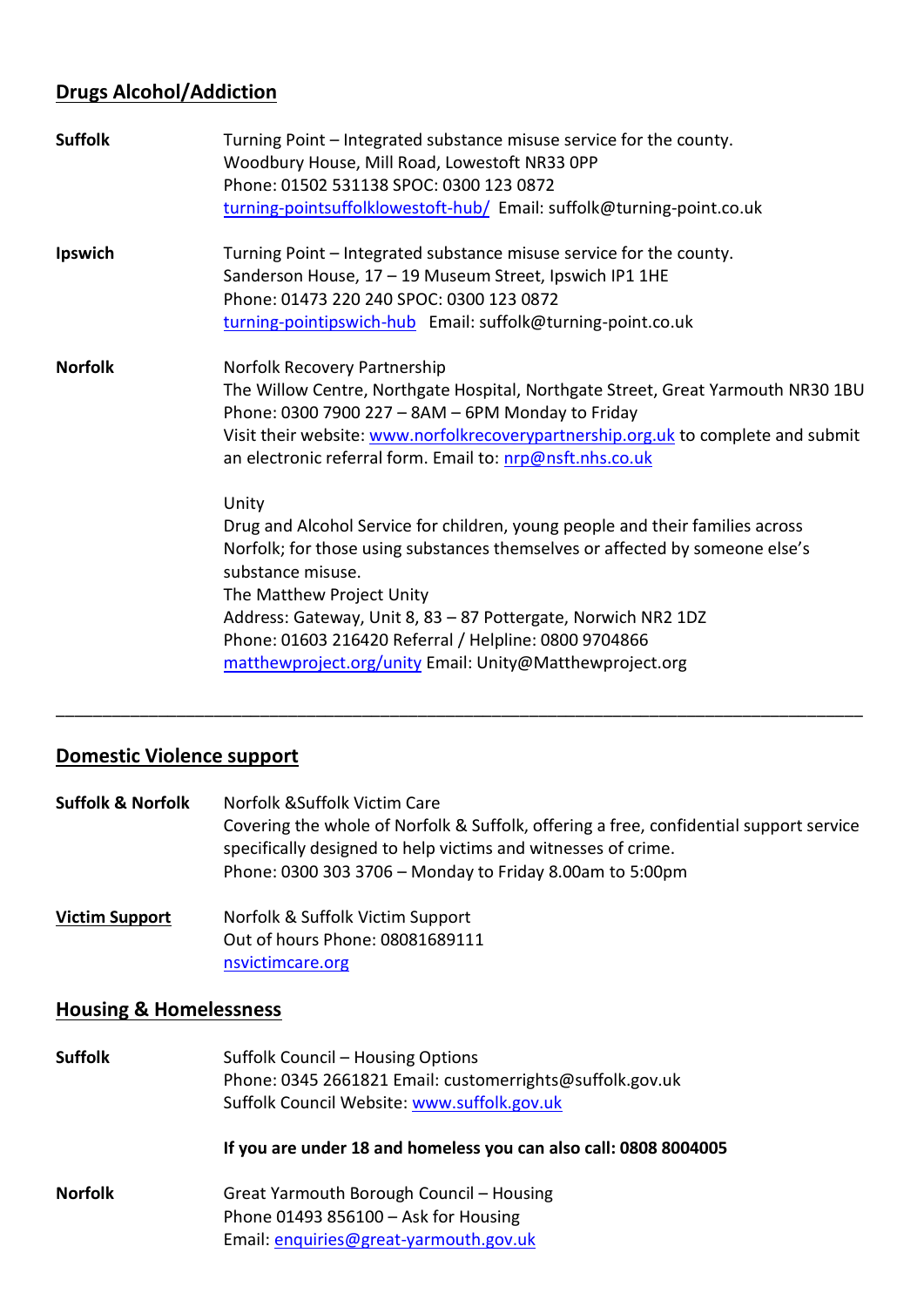Norwich Council Phone: 01603 213000 Web: [www.norwich.gov.uk](http://www.norwich.gov.uk/) Access online contact forms: https://www.norwich.gov.uk/contactusform

\_\_\_\_\_\_\_\_\_\_\_\_\_\_\_\_\_\_\_\_\_\_\_\_\_\_\_\_\_\_\_\_\_\_\_\_\_\_\_\_\_\_\_\_\_\_\_\_\_\_\_\_\_\_\_\_\_\_\_\_\_\_\_\_\_\_\_\_\_\_\_\_\_\_\_\_\_\_\_\_\_\_\_\_\_

# **Young Carers**

| <b>Suffolk</b>    | <b>Suffolk Family Carers</b><br>Phone: 01473 835477 Web: https://suffolkfamilycarers.org/                                                                                                                                                                                                                                                                                                                                |
|-------------------|--------------------------------------------------------------------------------------------------------------------------------------------------------------------------------------------------------------------------------------------------------------------------------------------------------------------------------------------------------------------------------------------------------------------------|
| <b>Norfolk</b>    | <b>Norfolk Family Carers</b><br>Address: Norfolk Family Carers, First Floor, 36 Giles Street, Norwich NR2 1LL<br>Phone: 01603 561666 Email: info@norfolkfamilycarers.org                                                                                                                                                                                                                                                 |
| <b>Disability</b> |                                                                                                                                                                                                                                                                                                                                                                                                                          |
| <b>Suffolk</b>    | <b>Suffolk Local Offer</b><br>Phone: 0345 6061490 Web: infolink.suffolk.gov.uk                                                                                                                                                                                                                                                                                                                                           |
|                   | <b>Information Advice &amp; Support Services Network</b><br>A telephone helpline service, information and support for parents, carers, children<br>and young people. We provide written information, which is available online via our<br>web site, and face to face information sessions.<br>Monday to Friday 9:00am - 5:00pm<br>Phone: 01473 265210 Text: ADVICE4ME to 87007<br>Email: enquiries@suffolksendiass.co.uk |
| <b>Norfolk</b>    | Norfolk Learning Disability Service<br>If an assessment of needs is required you should contact the Social Care Community<br>Engagement (SCCE). Phone: 0344 8008020                                                                                                                                                                                                                                                      |
|                   | <b>Norfolk County Council</b><br>Web: norfolk.gov.uk                                                                                                                                                                                                                                                                                                                                                                     |

# **LGBTQI+ Help & Support**

| <b>Suffolk</b> | Suffolk Pride is a county wide event and is run entirely by volunteers.<br>For information on all upcoming events visit suffolkpride.org.uk.                                                                                                                                                                                                                                                        |  |
|----------------|-----------------------------------------------------------------------------------------------------------------------------------------------------------------------------------------------------------------------------------------------------------------------------------------------------------------------------------------------------------------------------------------------------|--|
|                | Out Reach Youth – Outreach youth is committed to enabling LGBT*Q+ young people<br>and their peers, to realise their unique potential and to take a positive role in<br>society, through their involvement and participation in social and informal education<br>youth work opportunities.<br>Phone or Text: 07999 730289 Email: info@outreachyouth.org.uk<br>Visit their page: outreachyouth.org.uk |  |
| <b>Norfolk</b> | Norfolk's LGBT+ project's continued mission is to improve the health and wellbeing<br>of LGBT+ people of all ages and communities in Norfolk and Waveney. They want to                                                                                                                                                                                                                              |  |

\_\_\_\_\_\_\_\_\_\_\_\_\_\_\_\_\_\_\_\_\_\_\_\_\_\_\_\_\_\_\_\_\_\_\_\_\_\_\_\_\_\_\_\_\_\_\_\_\_\_\_\_\_\_\_\_\_\_\_\_\_\_\_\_\_\_\_\_\_\_\_\_\_\_\_\_\_\_\_\_\_\_\_\_\_\_\_